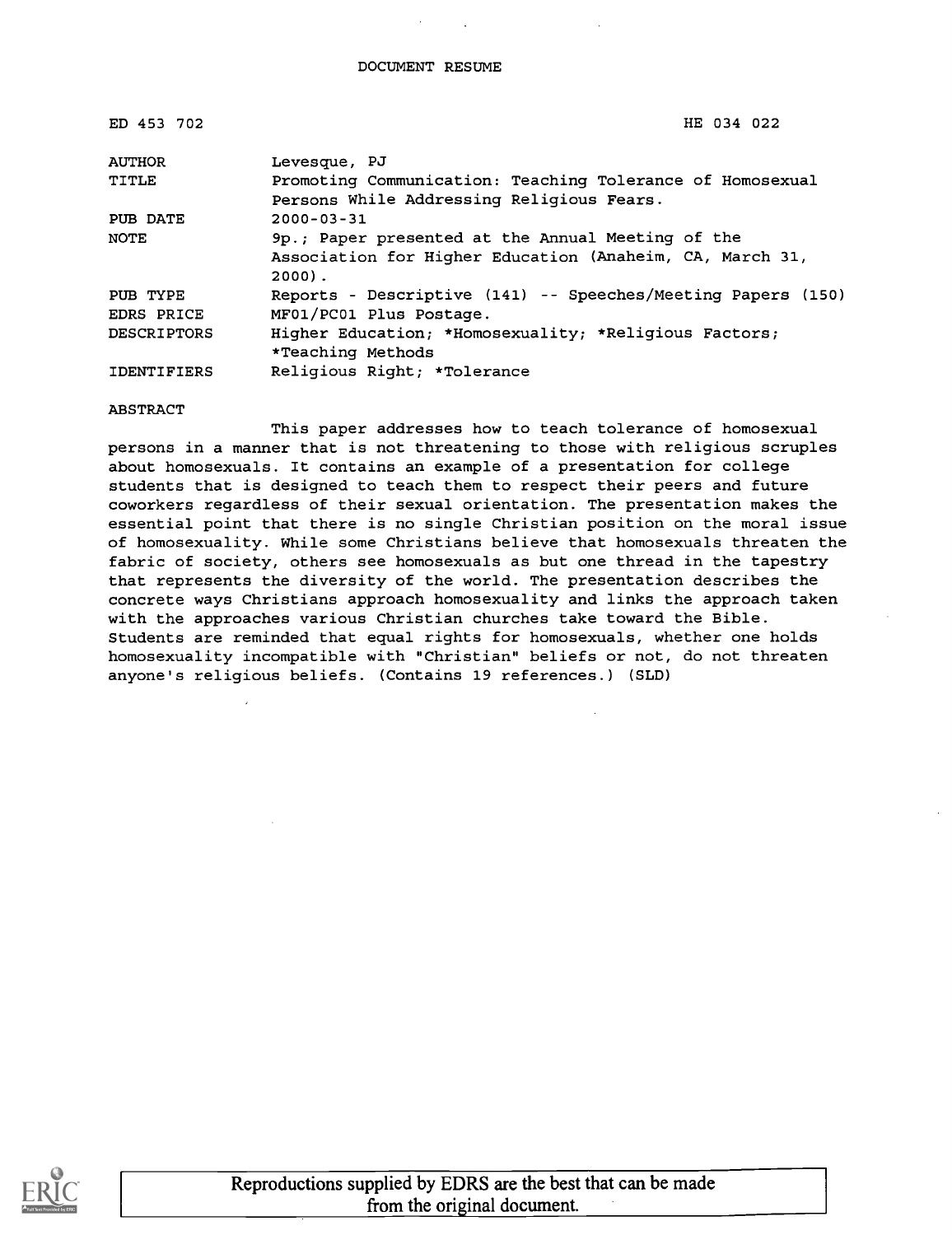### Promoting Communication: Teaching Tolerance of Homosexual Persons While Addressing Religious Fears

American Association for Higher Education American Association for High<br>
2000 National Conference: To<br>
4 Anaheim, CA, March 31, 2000<br>
PJ Levesque, California State

2000 National Conference: To Form a More Perfect Union: Diversity & Learning

i.

 $\ddot{\cdot}$ 

PJ Levesque, California State University, Fullerton

PERMISSION TO REPRODUCE AND DISSEMINATE THIS MATERIAL HAS BEEN GRANTED BY P.J. Levesque

TO THE EDUCATIONAL RESOURCES INFORMATION CENTER (ERIC)

1

U.S. DEPARTMENT OF EDUCATION Office of Educational Research and Improvement EDUCATIONAL RESOURCES INFORMATION CENTER (ERIC)

This document has been reproduced as<br>received from the person or organization originating it.

Minor changes have been made to improve reproduction quality.

Points of view or opinions stated in this document do not necessarily represent official OERI position or policy.

Ă

2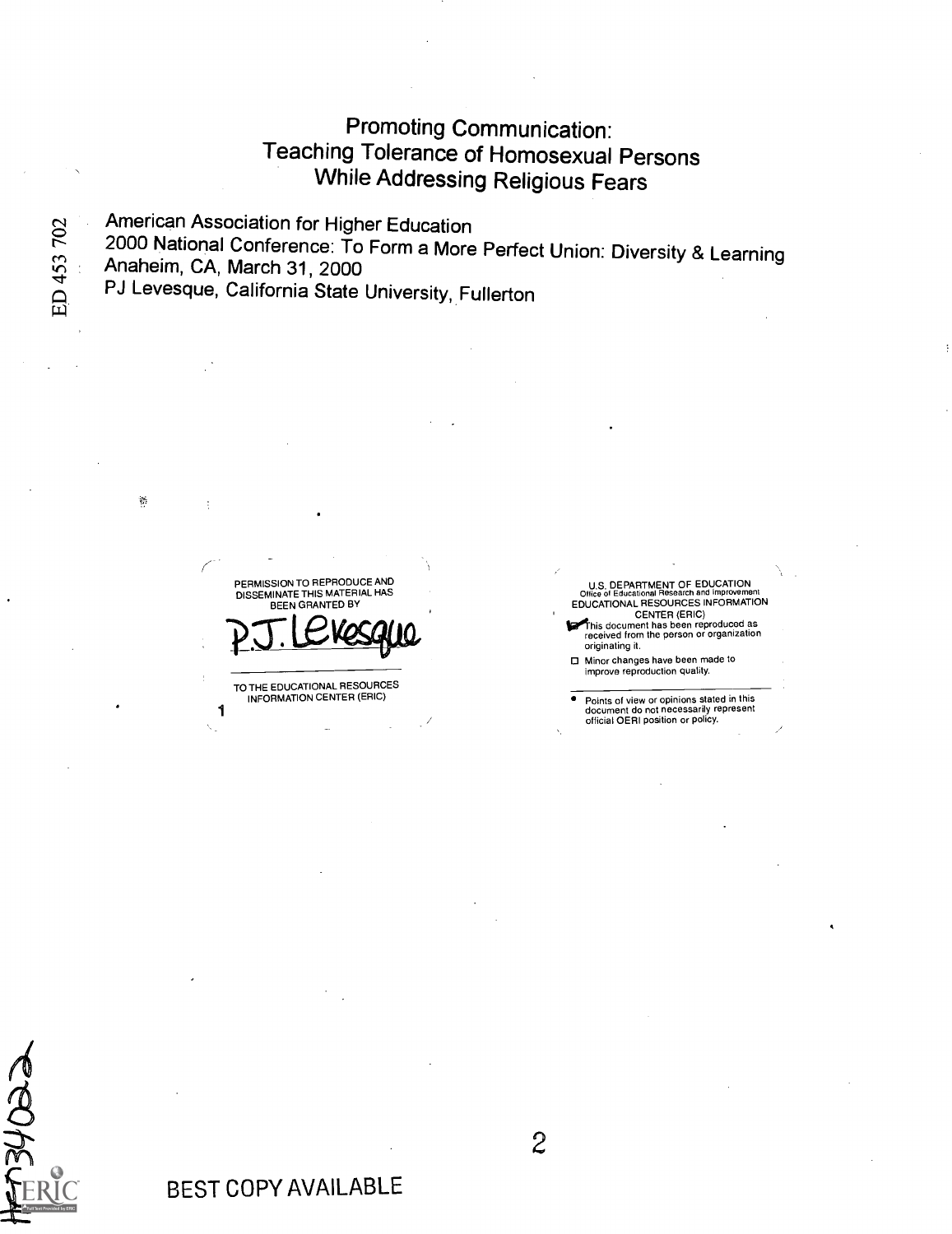### Promoting Communication: Teaching Tolerance of Homosexual Persons While Addressing Religious Fears

American Association for Higher Education 2000 National Conference: To Form a More Perfect Union: Diversity & Learning Anaheim, CA, March 31, 2000 PJ Levesque, California State University, Fullerton

The objective of our short time together is to address strategies to teach tolerance of homosexual persons in a nonthreatening manner. To accomplish this goal, we will offer a fact-based presentation which is part of my Religions of the World course in which we discuss the compatibility of Christianity and homosexuality. The hope is that through such presentations college students can learn how to respect their peers and their future coworkers, regardless of their sexual orientation. This paper is a short example of furthering dialogue by presenting facts, challenging religious convictions, yet remaining respectful.

I.

Let us start with a statement from the Alliance Defense Fund, which was founded by leading members of the New Christian Right. Here is the quotation:"The number one threat to faith, freedom, and family today is... the homosexual legal agenda."

What is the homosexual legal agenda? (Of course, "agenda" is probably used here in a pejorative way. But let us look at it from a value-neutral perspective-as best as we can: What are the legal issues that involve homosexual persons?) It includes: same-sex domestic partnership laws, which afford the same legal rights given to married heterosexual couples to homosexual couples; health benefits for same-sex partners; hate crimes legislation to include sexual orientation along with race, religion and sex; job security against being fired (or not hired) because of one's sexual orientation; equal access to rent and housing; student safety and equal access regardless of sexual orientation.

We need only look to our newspapers and televisions to appreciate the scope of the issues. For example, pick up last week's Newsweek (March 20, 2000). Its cover story is entitled: "Gay Today: How the battle for acceptance has moved to schools, churches, marriage and the workplace." From Hawaii to Vermont-and let's not leave out California's recent Proposition 22–recognition of the dignity and rights of homosexual persons is a hot topic.

Equality for homosexuals is a serious issue for many leaders and members of the New Christian Right. The Alliance Defense Fund was founded by prominent leaders of this movement: Bill Bright, Founder and President, Campus Crusade for Christ International; Larry Burkett, Founder and CEO, Christian Financial Concepts; James Dobson, Founder and President, Focus on the Family; D. James Kennedy, Senior Minister, Coral Ridge Presbyterian Church; Marlin Maddoux, Host, Point of View radio talk show; Don Wildmon,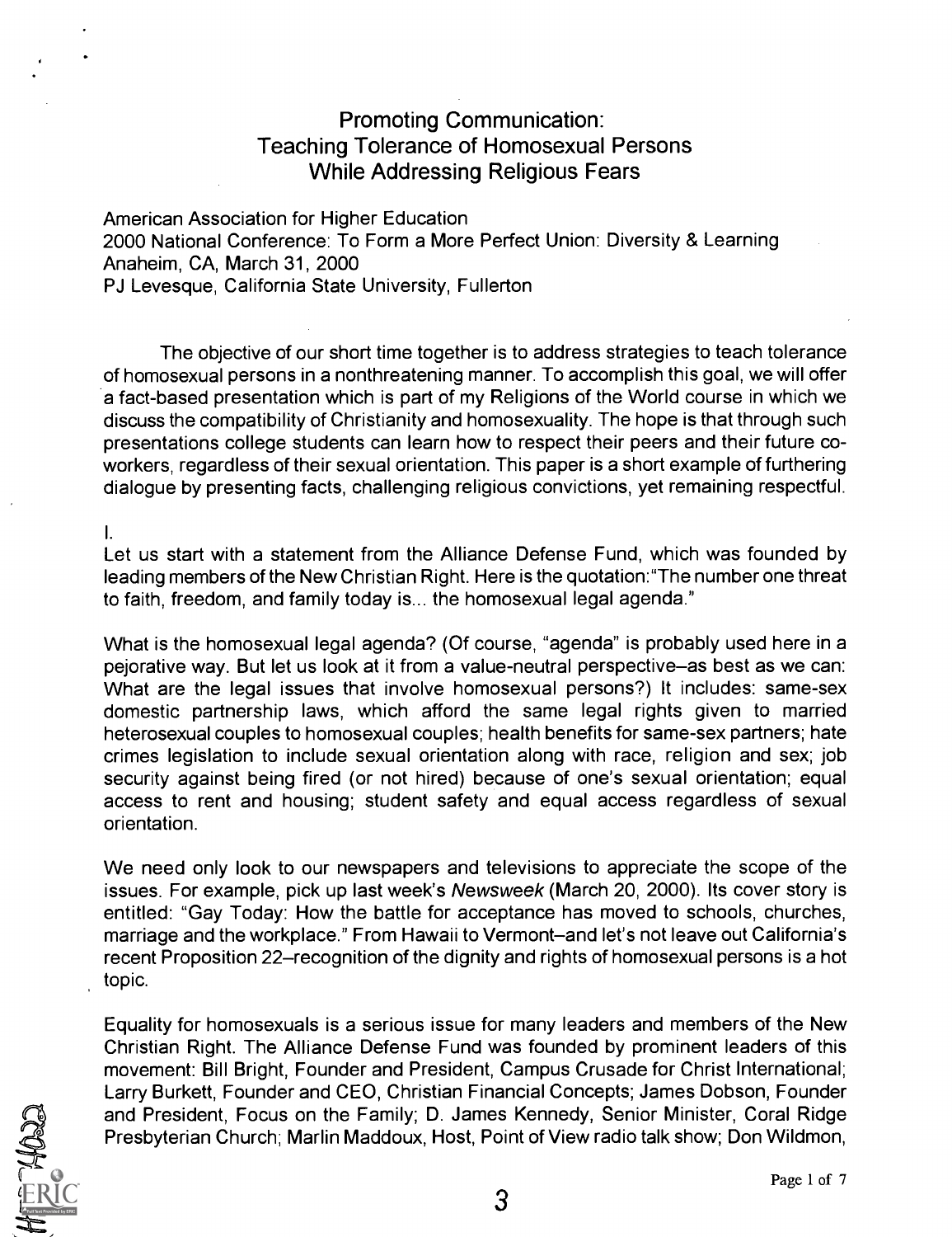Founder, National Federation for Decency, renamed American Family Association. These men had a wide constituency of influence.

Everyone is more than welcome to belong to these organizations and espouse their viewpoints. It is not the intention of this paper to promote one religion over another (or any religion at all). This presentation centers only on Christianity, and it is not the intention of this paper to promote one view of Christianity over another.

However, an essential point of this presentation is the following: there is no single Christian position on the moral issue of homosexuality. It would be a mistake to assume that all Christians believe that the number one threat to their faith and family is "the homosexual legal agenda." In fact, many might not even see it as a threat at all. Instead, they might view it as an issue of social justice in which homosexual persons should be respected as others without discrimination based on race, color, national origin, religion, sex, age, disability-or sexual orientation.

Some, however, may seriously worry that the very fabric of society will be torn apart, or that traditional families will disappear, or that the institution of heterosexual unions will be undermined, or that a child or young person would be coerced into desiring homosexual intimacy.

Others may not view their homosexual neighbor as a threat at all, but as one of the threads of the multi-colored tapestry which represents the diversity of our world. In this view, homosexuals do not pose a threat to the existence or even the primacy of place of traditional society, family and marriage. Homosexuals are not viewed as a threat, but are seen as only asking to be part of the picture. This group has always been part of the picture, just not in focus.

 $II.$ 

Let us take a brief look at the concrete ways Christians approach the issue of homosexuality. The official positions of Christian churches vary greatly, but have been classified into four groups (Nugent & Gramick).

The first group has been called: Rejecting-Punitive. This view holds that homosexuality is a sin. "Even desire to engage in a homosexual relationship is always sinful, impure, degrading, shameful, unnatural, indecent and perverted"(Resolution on Homosexual Marriage, Southern Baptist Convention, June 11-13, 1996). The homosexual person is to remain celibate or "change" one's orientation through "reparative therapy."

The second group takes a Rejecting-Nonpunitive approach. According to this group: "Homosexual acts are intrinsically disordered" (Catechism of the Catholic Church, CCC #2357). Yet, while sexual acts between individuals of the same sex are condemned, there is no need to punish a person because of his/her orientation-as long as it is not acted upon. "This inclination, which is objectively disordered, constitutes for most of them a trial. They must be accepted with respect, compassion and sensitivity. Every sign of unjust discrimination in their regard should be avoided" (CCC #2358). Still, even the orientation

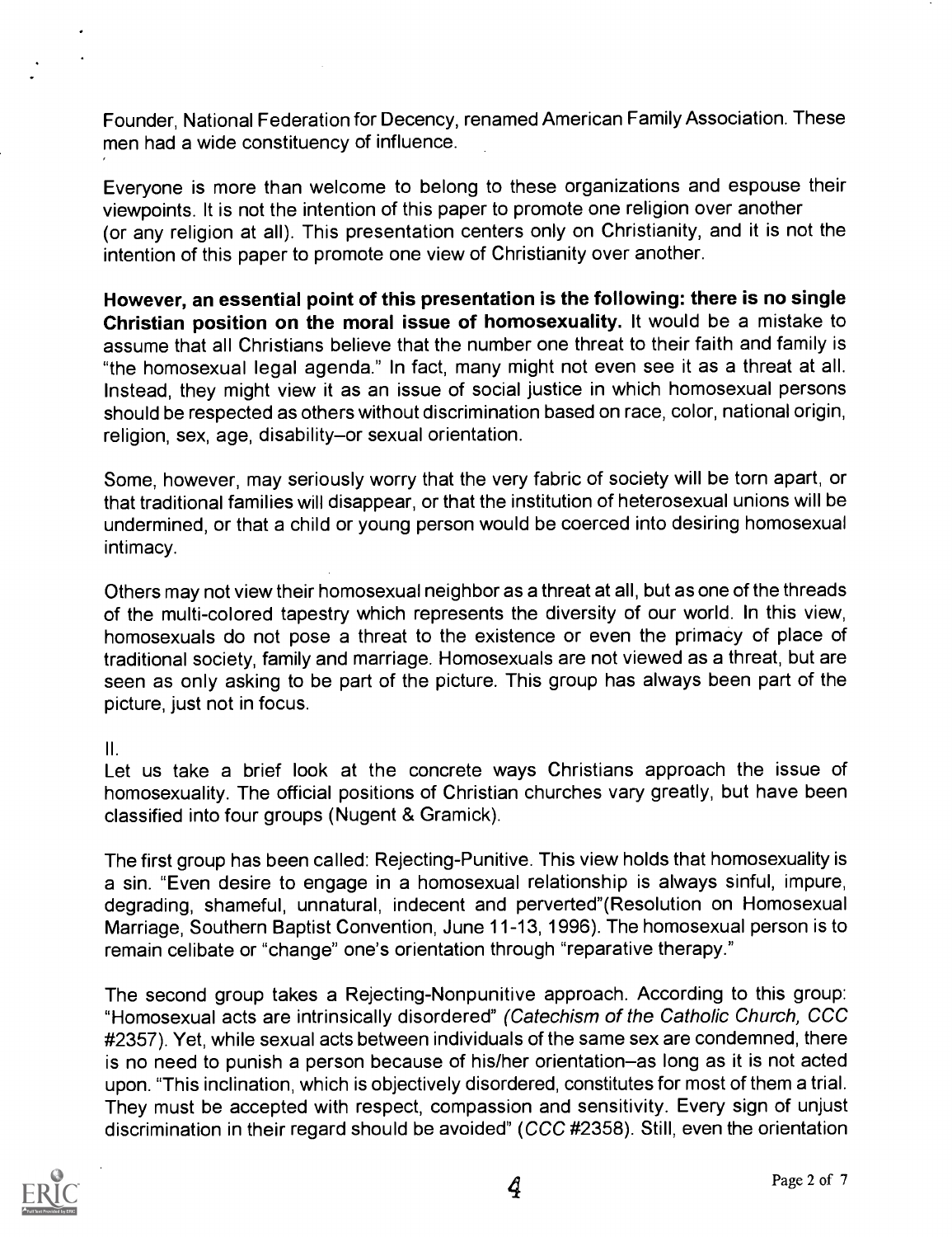itself is considered to be "objectively disordered" and chastity is required. "Homosexual persons are called to chastity" (CCC #2359).

The third group embodies Qualified Acceptance. This view holds that homosexual activity may be acceptable for Christians, in some instances, but it is always inferior to heterosexual unions. This is an attempt to reconcile traditional teachings against homosexuality with modern research which indicates that homosexual orientation is not a matter of choice. This opinion can be found in position papers presented by certain members of the Evangelical Lutheran Church in America.

The fourth group advocates Full Acceptance. In an almost ironic twist, this group takes the question which has become popular in fundamentalism today and provides an answer which is in direct opposition to the one provided by its original inquisitors. They ask: "What would Jesus do?" and answer that he would accept and not merely tolerate. Homosexual persons should be treated no differently than heterosexual persons. This is promoted by churches such as the United Church of Christ, Quakers (Society of Friends), Metropolitan Community Church, Moravian Church, and certain non-denominational churches.

III.

We must now ask: Why do the official positions of Christian churches vary so greatly? The answer is: Because of the different ways they approach the Bible. I would like to propose that there are three main methods of approaching the Bible: literal, exegetical, and hermeneutical. Each methodological approach yields a distinctly different interpretation.

With the literal approach, a text means whatever it obviously means and is applied without deviation over time and place. In its strictest form it is embraced by fundamentalism as the only possible way to read the Bible. Everything the Bible says is deemed to be strictly factual. The Bible is considered to be truthful and correct (inerrant) on all topics, whether historical, scientific, moral, doctrinal, etc. This is not interpretation per se (i.e., exegesis), but an attempt to accept and directly apply everything that the Bible contains.

There are advantages to a literal reading: "It is easy. It has no elaborate guidelines; it appeals to common sense and requires no detailed study" (Helminiak, 29). There are also difficulties in advocating a purely literal approach. The largest quandary that literalists must face is that they are inconsistent in applying their methodology. Even though fundamentalists spend a great deal of energy arguing for the literal seven days of creation as scientific truth and homosexuality as morally wrong, there remain key ethical passages which are not literally accepted.

For example, in one way or another slavery is acceptable in the entire letter of Philemon, Ephesians 6:5-9, Colossians 3:22-4:1, 1 Timothy 6:1-2, and 1 Peter 2:18, yet, it is not morally acceptable today. Jesus himself explicitly condemns divorce (Mark 10:1-12, Luke 16:18, Matthew 5:32, in Matthew divorce is allowed in cases of infidelity), but some of the advocates for literalism are themselves divorced. Today, women are usually allowed to teach in Sunday school or to speak in church even though 1 Timothy 2:11-14 clearly forbids it. Further, women wear expensive clothes, gold jewelry, and pearls to church, or

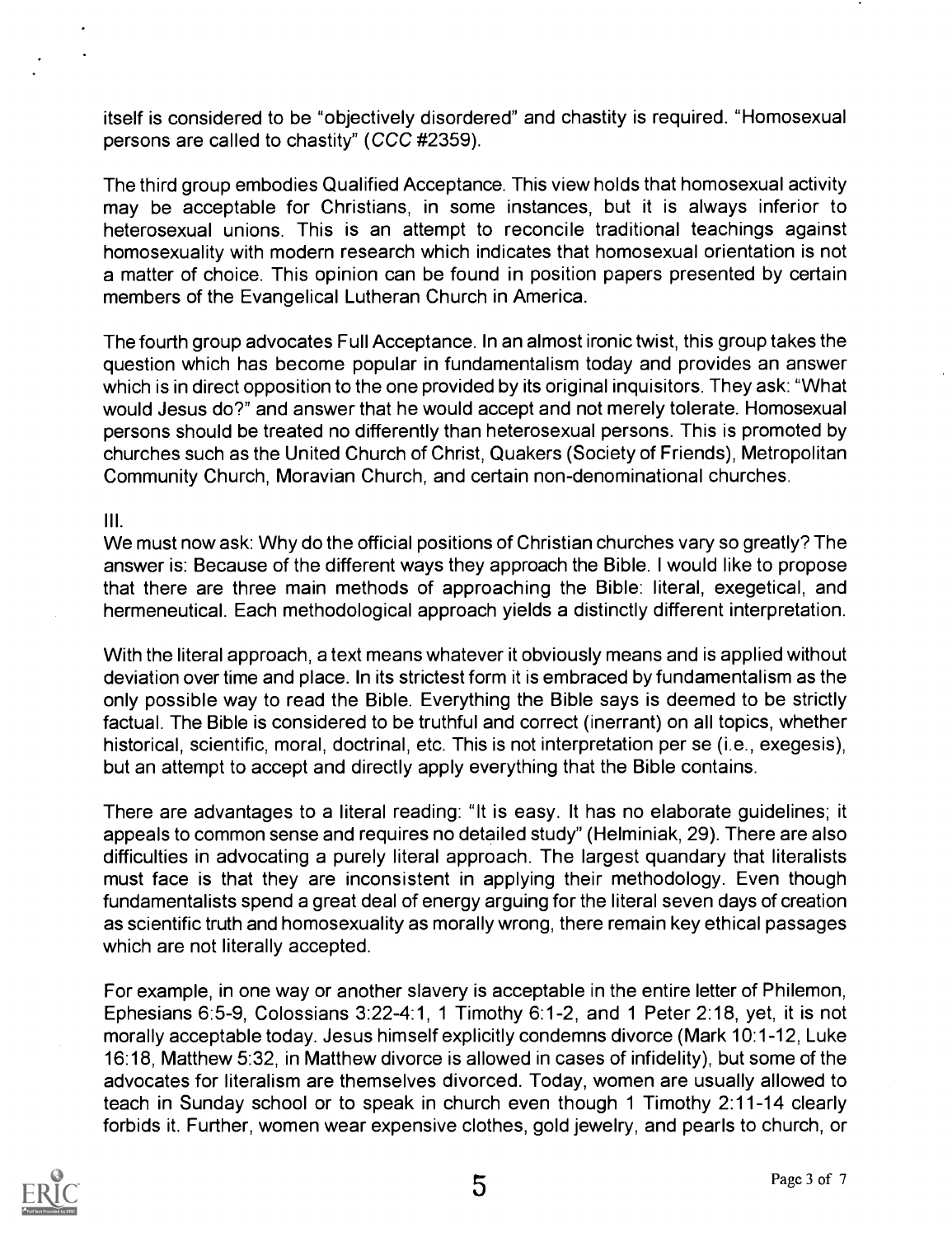come without hats, even though passages oppose these things (1 Timothy 2:9-10; 1 Corinthians 11:1-16). Many of the laws in Leviticus are ignored, including sexual laws, except the restriction against homosexual acts. In Matthew 5:29-30 Jesus prescribes self mutilation (gouging out one's eye, cutting off one's hand) as a remedy for temptation-hardly an action encouraged at today's pulpits.

With these few examples it should be clear that the "literal approach is almost forced to pick and chose as it applies the Bible. Otherwise some very unacceptable situations would arise" (Helminiak, 30). Another difficulty with taking a strictly literal approach is that it does not allow the Bible to give any input on contemporary issues such as nuclear energy, environmental pollution, the use of outer space, genetic engineering, organ transplants, etc.

A second approach to the Bible is an exegetical reading: a text means whatever it meant to the people who wrote it long ago. This is an exegetical method (the science of textual interpretation) which understands the text by placing it within its historical and cultural context. One major difficulty with this method is that we do not always know the historical and cultural context, but scholars continue to investigate and debate these issues.

Following an historical-critical reading a variety of interpretations have been proposed. Some maintain that the Bible opposes homosexuality, but it is just one sin among many. There is no justification for singling it out as more serious than other sins castigated in the Bible (Scroggs). Others hold that the Bible opposes homosexuality but is so time-and culture-bound that its injunction may and should be discarded if other considerations suggest better alternatives (Scroggs). In other words, understood in its own terms, the Bible in its original historical and cultural context was not addressing our current questions about sexual ethics (Helminiak). Thus, the Bible does not condemn homosexuality as we know it today (Helminiak).

A third methodological approach to the Bible can be called hermeneutical. Here, a text means whatever it means as it is applied to today's multicultural world. It takes into consideration the historical and cultural context of the text and takes another step in asking how applicable is this for us today. The Bible is culturally conditioned and not a list of moral absolutes. Thus, Biblical morality changes over time (Fagan).

A serious difficulty expressed against this approach is whether too much freedom is then given to the interpreter. Is there any action which remains universally approved or rejected, or are we becoming God?

Given these three divergent approaches to the Bible, it should be clear why different Christians come to opposing views of homosexuality as they invoke the Bible. At a deeper level, what is at issue is not the moral question as to whether homosexual acts are good or not, but the essential doctrinal issue of what methodology is acceptable in Biblical interpretation and if it is applied consistently.

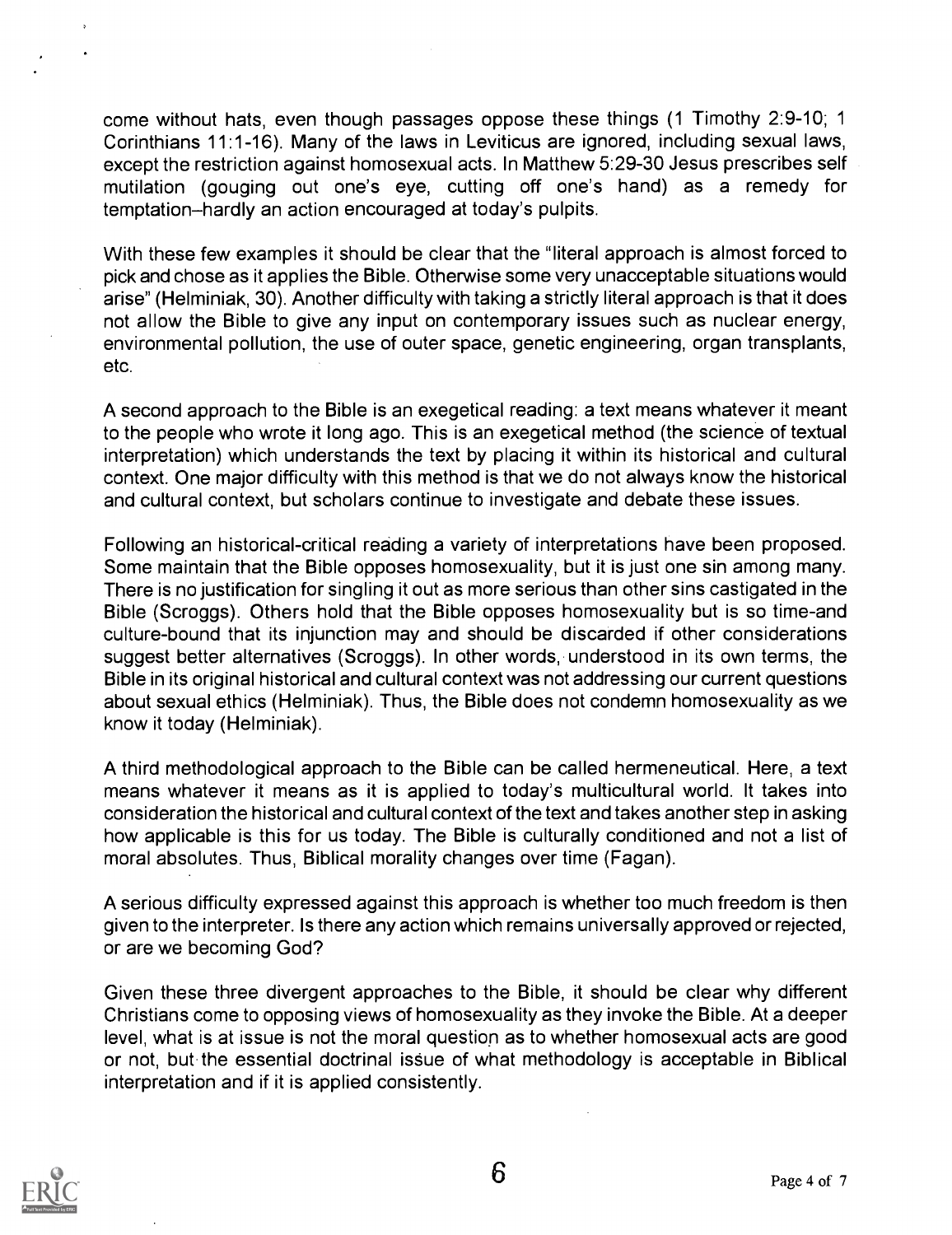#### IV.

Even among Christians who agree that homosexual acts are sinful, there is no single response. While the first two groups mentioned above (rejecting-punitive and rejectingnonpunitive) view homosexual acts as sinful, this does not mean that all members of these groups perceive the rights of homosexuals as a threat.

The question must be raised: If you believe on religious grounds that engaging in homosexual activity is sinful, how should this influence your relationship with homosexuals? Kill them? Ridicule them? Try to change them? Avoid them? Legislate against them? Deny them rights accorded to everyone else? Tolerate them? Accept them?

Try the question on other issues: If you believe on religious grounds that interracial dating is a sin, how should this influence your relationship with interracial couples?

If you believe on religious grounds that remarriage after divorce is a sin, how should this influence your relationship with divorced and remarried persons?

If you believe on religious grounds that artificial contraception is a sin, how should this influence your relationship with those who use artificial contraception?

If you believe on religious grounds that blood transfusions, are sinful, how should this influence your relationship with people who allow blood transfusions?

If you believe on religious grounds that life-long celibacy is against God's plan, how should this influence your relationship with people who choose to practice life-long celibacy?

If you believe on religious grounds that servile work should not be done on Sundays, how should this influence your relationship with people who perform servile work on Sundays?

Kill them? Ridicule them? Try to change them? Avoid them? Legislate against them? Deny them rights accorded to everyone else? Tolerate them? Accept them?

#### V.

One final word: Christian churches have rarely been on the forefront of promoting social change. Christian Churches have not been the initial leaders to combat a host of issues, including: slavery, race inequality, sex inequality, anti-Semitism, discrimination against the disabled, exploitation of the environment.

For example, "America abolished slavery not through moral or religious persuasion but through political and military means" (Shanaberger, 24). In fact, in some instances the Christian Churches have been the leaders in preserving these injustices. The largest Protestant denomination in the U.S., the Southern Baptist Convention (15 million baptized believers), split from the Baptist Missionary Convention in 1845 in order "to promote slavery" (Quoting the words of the first president of the Southern Baptist Convention, William B. Johnson; Goen, 286).

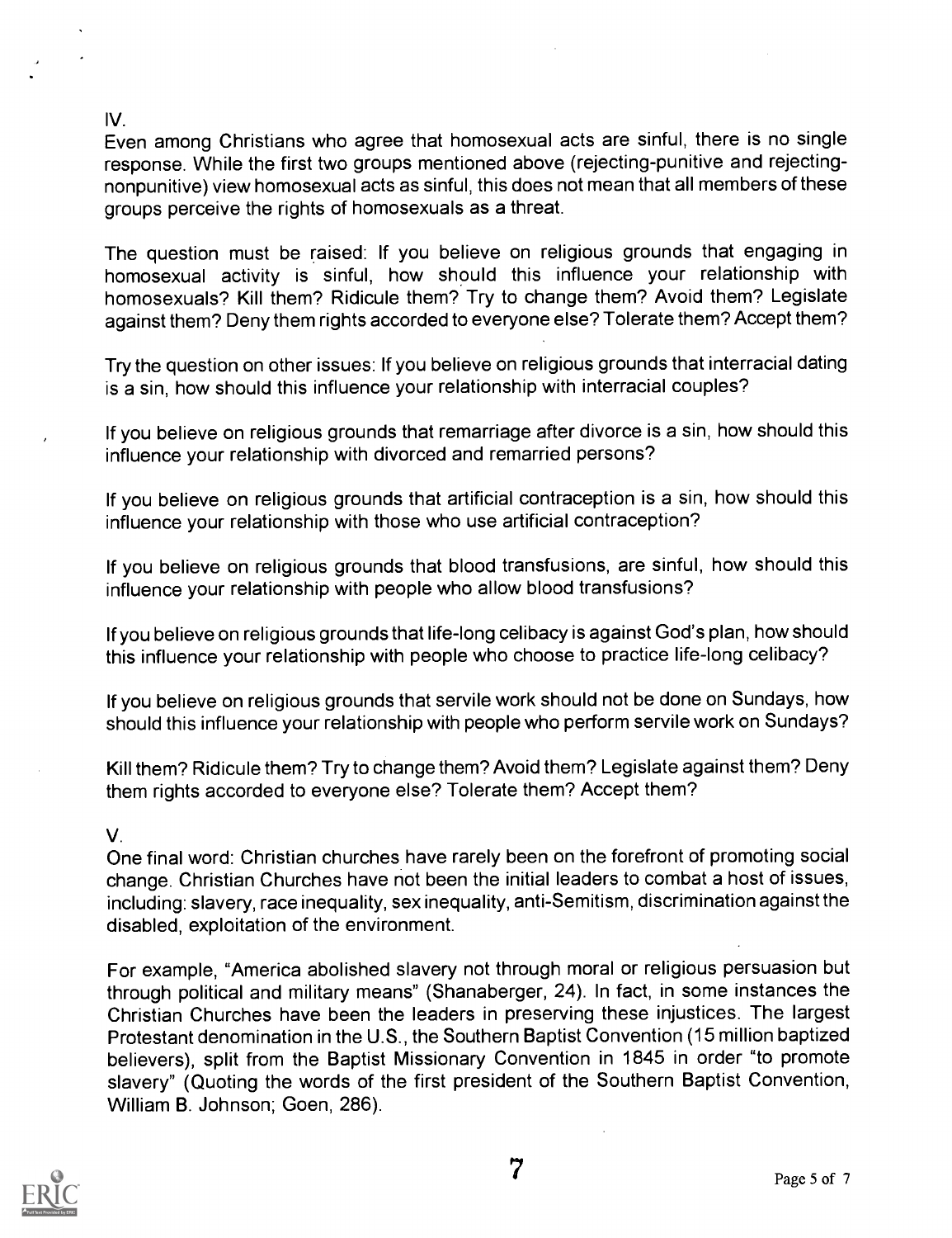It should come as no surprise, then, that the Christian churches offer a variety of responses to homosexuality. The homosexual legal "agenda" understands itself as being in union with Christian principles and not at odds with them. Equal rights for homosexual persons need not be seen as a threat to religious beliefs. As we relate together as students, co-workers and neighbors, we must reflect on how we should respond, to our religious convictions. Even if one personally holds to the incompatibility of homosexuality with Christianity, there remains the wider issue of how one might share and implement this view in a multicultural, multireligious world-a world where even other Christians hold an opposing view.

#### SELECTED BIBLIOGRAPHY:

Bennett, L. (1999). Mixed blessings: Organized religion and gay and lesbian Americans in 1998. Washington, D.C.: Human Rights Campaign Foundation. www.hrc.org.

Corvino, J. (1997). Same sex: Debating the ethics, science, and culture of homosexuality. Studies in Social, Political, and Legal Philosophy. Lanham, MD: Rowman & Littlefield.

Comstock, G. & Henking, S. (1997). Que(e)rying religion: A critical anthology. New York: Continuum.

Fagan, S. (1997). Does morality change? Collegeville, MN: The Liturgical Press.

Goen, C. C. (1990). Civil war and the churches. Dictionary of Christianity in America. Downers Grove, IL: InterVarsity Press.

Helminiak, D. (1994). What the Bible really says about homosexuality. San Francisco: Alamo Square Press.

Johnson, D., Johnson, R. & Smith, K. (2000). Constructive controversy: The educative power of intellectual conflict. Change, 32, 28-37.

Nugent, R. & Gramick, J. (1989-90). Homosexuality: Protestant, Catholic, and Jewish issues. Journal of Homosexuality, 18, 7-46.

Peddicord, R. (1996). Gay and lesbian rights: A question: Sexual ethics or social justice? Kansas City, MO: Sheed & Ward.

Scroggs, Robin. (1983). Homosexuality in the New Testament: Contextual background for contemporary debate. Philadelphia: Fortress Press.

Shanaberger, M. S. (1990). Abolition and the churches. Dictionary of Christianity in America. Downers Grove, IL: InterVarsity Press.

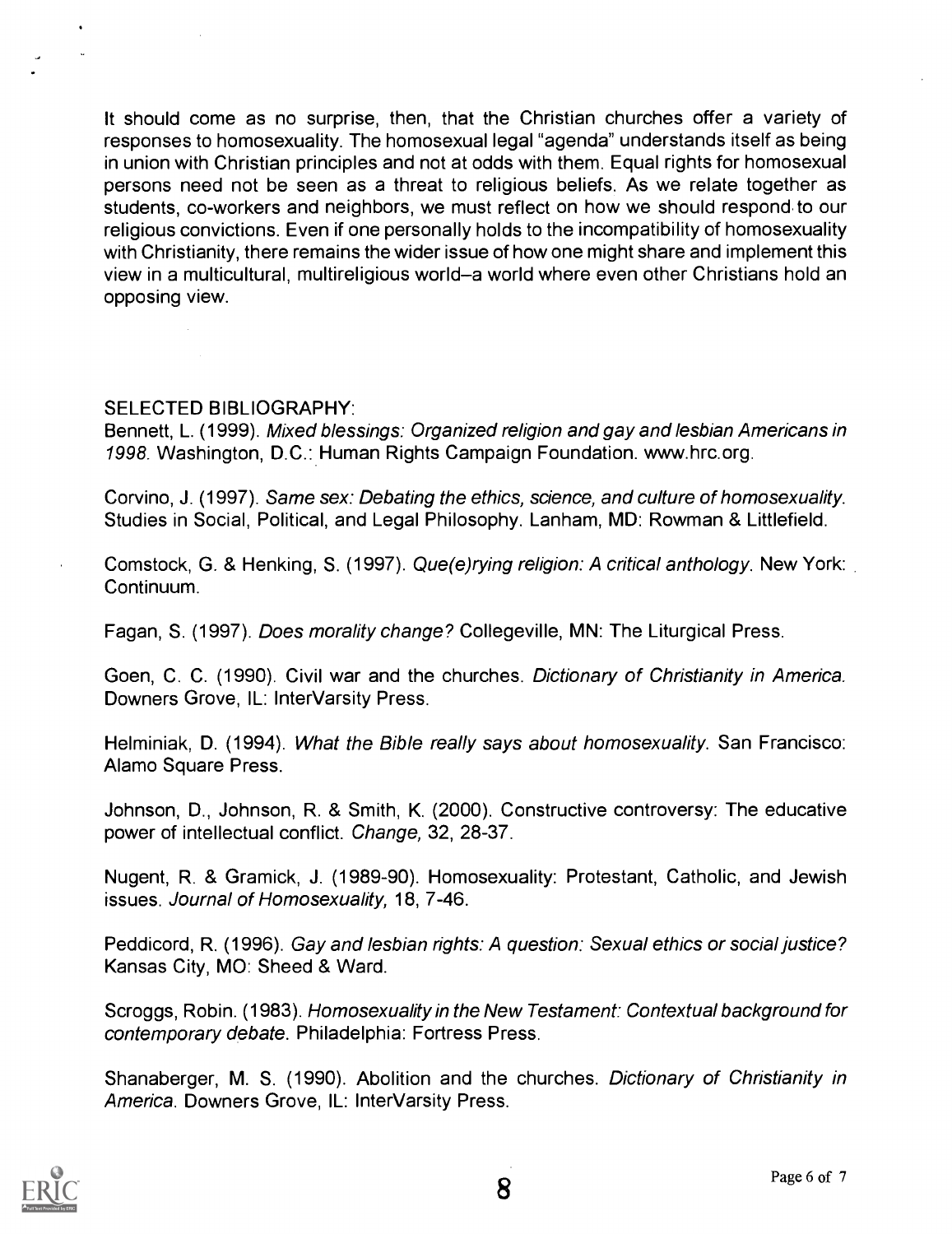Spong, J. S. (1990). Living in sin? A bishop rethinks human sexuality. New York: Harper & Row.

White, M. (1994). Stranger at the gate–To be gay and Christian in America. New York: Simon & Schuster.

Wink, W. (1999). Homosexuality and the Bible. In Homosexuality and Christian faith: Questions of conscience for the churches, 33-49. Minneapolis: Augsburg Fortress.

#### ONLINE RESOURCES:

Bridges Across the Divide.

www.bridges-across.org. "Bridges-Across is a cyberspace initiative providing models and resources for building respectful relationships among those who disagree about moral issues surrounding homosexuality, bisexuality and gender variance."

Carleton University On-Line Courses.

http://ia1.carleton.ca/52100/m21/m21/contents.html. Prof. Steve Hick "Introduction to Social Welfare and Social Work." Module 21: Social Work and Sexual Diversity.

Gay, Lesbian & Straight Education Network.

www.glsen.org. "Teaching respect for all in our schools."

Ontario Consultants on Religious Tolerance.

www.religioustolerance.org/homosexu.htm. "Our eventual goal is to help people value religious diversity. But that is for the future. Now, we have to settle for just promoting tolerance."

PBS Viewer's Guide: Frontline "Assault on Gay America."

vvww.pbs.org/wgbh/pages/frontline/teach/diversity/assault. This film was first broadcast on PBS on February 15, 2000. It examines the murder of Billy Jack Gaither and explores the roots of homophobia in America.

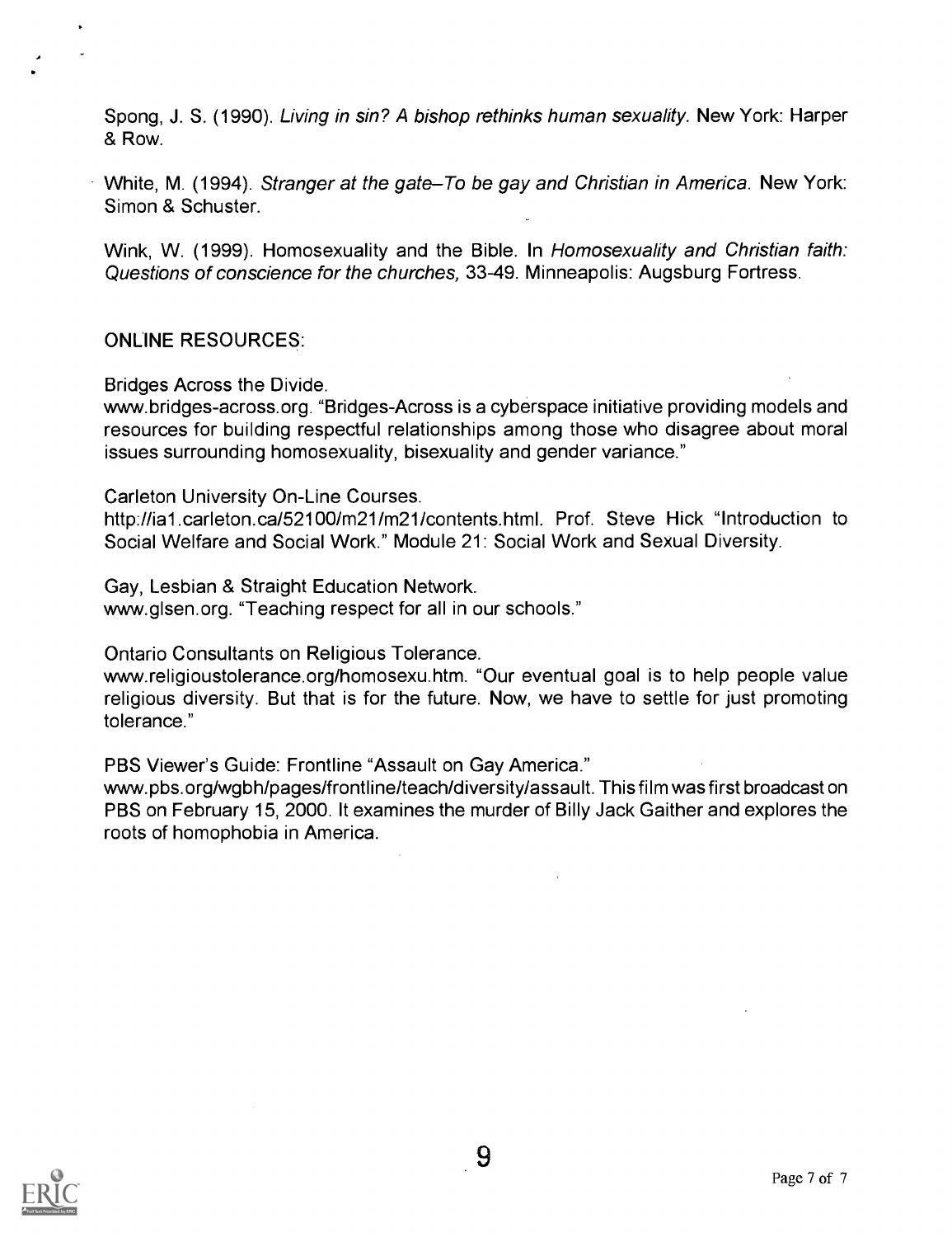|                                                                                                                                                                                                                                                                                                                                                                                                                                                                                                                                                                                                                                                                                                                                    |                                                                                                                                                                                                                                                                                                                                                                                                                                                                                                                   |                                              | HEO3402-                                                                                          |                  |
|------------------------------------------------------------------------------------------------------------------------------------------------------------------------------------------------------------------------------------------------------------------------------------------------------------------------------------------------------------------------------------------------------------------------------------------------------------------------------------------------------------------------------------------------------------------------------------------------------------------------------------------------------------------------------------------------------------------------------------|-------------------------------------------------------------------------------------------------------------------------------------------------------------------------------------------------------------------------------------------------------------------------------------------------------------------------------------------------------------------------------------------------------------------------------------------------------------------------------------------------------------------|----------------------------------------------|---------------------------------------------------------------------------------------------------|------------------|
|                                                                                                                                                                                                                                                                                                                                                                                                                                                                                                                                                                                                                                                                                                                                    | <b>U.S. Department of Education</b><br>Office of Educational Research and Improvement (OERI)<br>National Library of Education (NLE)<br>Educational Resources Information Center (ERIC)                                                                                                                                                                                                                                                                                                                            |                                              |                                                                                                   |                  |
| I. DOCUMENT IDENTIFICATION:                                                                                                                                                                                                                                                                                                                                                                                                                                                                                                                                                                                                                                                                                                        | <b>REPRODUCTION RELEASE</b><br>(Specific Document)                                                                                                                                                                                                                                                                                                                                                                                                                                                                |                                              |                                                                                                   |                  |
| Title:<br>Promoting Communication: Teaching Tolerance of Homosexual Persons<br>While Addressing Religious Fears                                                                                                                                                                                                                                                                                                                                                                                                                                                                                                                                                                                                                    |                                                                                                                                                                                                                                                                                                                                                                                                                                                                                                                   |                                              |                                                                                                   |                  |
| PJ Levesque<br>Author(s):                                                                                                                                                                                                                                                                                                                                                                                                                                                                                                                                                                                                                                                                                                          |                                                                                                                                                                                                                                                                                                                                                                                                                                                                                                                   | $\cdots$                                     |                                                                                                   |                  |
| Corporate Source:                                                                                                                                                                                                                                                                                                                                                                                                                                                                                                                                                                                                                                                                                                                  |                                                                                                                                                                                                                                                                                                                                                                                                                                                                                                                   |                                              | Publication Date:                                                                                 |                  |
| American Association for Higher Education<br>2000 National Conference                                                                                                                                                                                                                                                                                                                                                                                                                                                                                                                                                                                                                                                              |                                                                                                                                                                                                                                                                                                                                                                                                                                                                                                                   |                                              | March 31, 2000                                                                                    |                  |
| <b>II. REPRODUCTION RELEASE:</b>                                                                                                                                                                                                                                                                                                                                                                                                                                                                                                                                                                                                                                                                                                   |                                                                                                                                                                                                                                                                                                                                                                                                                                                                                                                   |                                              | 아내 부모는 일에 남편을 하는 그의 사람들이 사고 있다. 그리고 있다.                                                           |                  |
| In order to disseminate as widely as possible timely and significant materials of interest to the educational community, documents announced in the<br>monthly abstract journal of the ERIC system. Resources in Education (RIE), are usually made available to users in microfiche, reproduced paper copy,<br>and electronic media, and sold through the ERIC Document Reproduction Sarvice (EDRS). Credit is given to the source of each document, and if<br>reproduction release is granted, one of the following notices is affixed to the document.<br>If permission is granted to reproduce and disseminate the identified decument, please CHECK ONE of the following three options and sign at the bottom-<br>of the page. |                                                                                                                                                                                                                                                                                                                                                                                                                                                                                                                   |                                              |                                                                                                   |                  |
| an i shekara ta kasar an Danna Caranah<br>The sample slicker about below will be<br>altized to all Level (documents)                                                                                                                                                                                                                                                                                                                                                                                                                                                                                                                                                                                                               | The sample silcker shown becomes be<br>attixed to ell Lovel 24 cocurrents.                                                                                                                                                                                                                                                                                                                                                                                                                                        |                                              | The semple stoker shown helow will be<br>affixed to at Lovel 2B documents.                        |                  |
| -p ermission to reproduce and<br>ossemmateths materialtual<br>ibeen granted sy.                                                                                                                                                                                                                                                                                                                                                                                                                                                                                                                                                                                                                                                    | permiseda ve osproduce and<br>KASKEMMATE THIS MATERIAL N<br>meropohe, ander electronic media<br>erio collectera subscaibetts only.<br>MS SEER ORANTED BY                                                                                                                                                                                                                                                                                                                                                          |                                              | permission to exproduce and<br>ossecimmate thes material in<br>MOROFONE ONLY : WS SULN GRANTED UY |                  |
|                                                                                                                                                                                                                                                                                                                                                                                                                                                                                                                                                                                                                                                                                                                                    |                                                                                                                                                                                                                                                                                                                                                                                                                                                                                                                   |                                              |                                                                                                   |                  |
|                                                                                                                                                                                                                                                                                                                                                                                                                                                                                                                                                                                                                                                                                                                                    |                                                                                                                                                                                                                                                                                                                                                                                                                                                                                                                   |                                              |                                                                                                   |                  |
| to the educational rescurces.<br>ineommation center (eric)                                                                                                                                                                                                                                                                                                                                                                                                                                                                                                                                                                                                                                                                         | TE THE EDUCATIONAL SE SOURCES<br>information center (ERR)                                                                                                                                                                                                                                                                                                                                                                                                                                                         |                                              | to the Educational Resource<br>awormoton Center (Eric)                                            |                  |
|                                                                                                                                                                                                                                                                                                                                                                                                                                                                                                                                                                                                                                                                                                                                    |                                                                                                                                                                                                                                                                                                                                                                                                                                                                                                                   |                                              |                                                                                                   |                  |
| <b>Revel 1</b>                                                                                                                                                                                                                                                                                                                                                                                                                                                                                                                                                                                                                                                                                                                     | Eawal 2A                                                                                                                                                                                                                                                                                                                                                                                                                                                                                                          |                                              |                                                                                                   |                  |
| Check here for Level 1 release, permitting reproduction.<br>and dissemination in microfiche or other ERIC archival.<br>modes (e.g., electronic) and paper over.                                                                                                                                                                                                                                                                                                                                                                                                                                                                                                                                                                    | Check hare for Level 2A release, permiting reproduction<br>sharri olnottuale ni una erhitmana matemassih tres.<br>for ERIC erchival collection subscribute only.<br>Documents will be processed as indicated provided poncourabon quality permits.<br>il pemession la reproduce la graniad, but no box ls crisossal, decisions la will be processed al Level T.                                                                                                                                                   |                                              | Check here for Level 23 release, permiting<br>reprocustion and dissemination in microfiche only   |                  |
|                                                                                                                                                                                                                                                                                                                                                                                                                                                                                                                                                                                                                                                                                                                                    | I hereby grant to the Educational Resources Information Center (ERIC) horiexclusive permission to reproduce and disseminate this document<br>as indicated above. Reproduction from the ERIC microfiche or electronic media by persons other than ERIC amployees and its system<br>contractors requires permission from the copyright holder. Exception is made for non-profit reproduction by fluraries and other service systems<br>to salisfy information needs of educators in response to discrete inquiries. |                                              |                                                                                                   |                  |
| Sipast≬is:<br>Sign                                                                                                                                                                                                                                                                                                                                                                                                                                                                                                                                                                                                                                                                                                                 |                                                                                                                                                                                                                                                                                                                                                                                                                                                                                                                   | Printed Nama (Position/Trib:<br>PJ Levesque, | Instructor CSUF                                                                                   |                  |
| here, <del>J</del><br>Organizaism/Aodress.<br>please<br>Dept.                                                                                                                                                                                                                                                                                                                                                                                                                                                                                                                                                                                                                                                                      | ifornia State U. Fullertbn914-278-2442<br>of Comparative Religion                                                                                                                                                                                                                                                                                                                                                                                                                                                 | E-Mail Acoresa:                              | Oste: I<br>8/21/2000                                                                              | $4 - 278 - 5820$ |
|                                                                                                                                                                                                                                                                                                                                                                                                                                                                                                                                                                                                                                                                                                                                    | 6868 Fullerton CA 92834                                                                                                                                                                                                                                                                                                                                                                                                                                                                                           | <u>plevesque@</u><br>fullerton: edu          |                                                                                                   |                  |